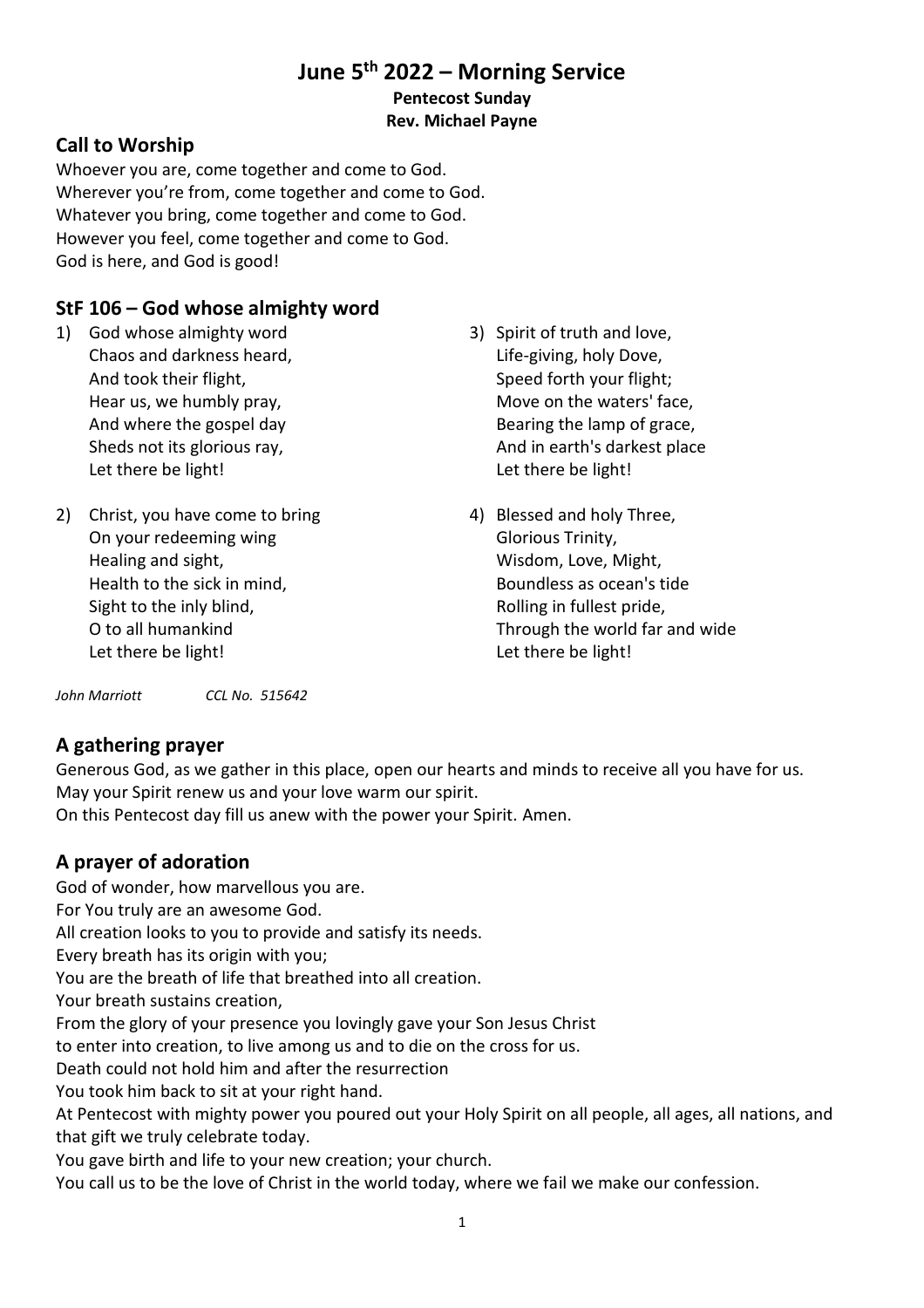### **A prayer of confession**

We are sorry when we fail to live as Spirit-filled children of God; when our will and purpose seeks to overthrow yours. Forgive us when we then find ourselves fearing situations we can't control, and doubting what we can't see or understand.

Forgive us when we don't feel like rejoicing and celebrating for negative emotions have infiltrated our very core. As others may share of what you have done in their lives we can sometimes find ourselves being sceptical instead of accepting, instead of believing and rejoicing in your wonders. Lord God, forgive us and enable us to live more Spirit-filled lives. Amen.

God sent his Son to shed his blood as payment for our sins. God sent his Holy Spirit to live with us and in us. Be at peace. For Jesus is faithful and just. Our sins are forgiven. Amen.

### **Reading: Acts 2: 1 – 21**

When the day of Pentecost had come, they were all together in one place. And suddenly from heaven there came a sound like the rush of a violent wind, and it filled the entire house where they were sitting. Divided tongues, as of fire, appeared among them, and a tongue rested on each of them. All of them were filled with the Holy Spirit and began to speak in other languages, as the Spirit gave them ability.

Now there were devout Jews from every nation under heaven living in Jerusalem. And at this sound the crowd gathered and was bewildered, because each one heard them speaking in the native language of each. Amazed and astonished, they asked, 'Are not all these who are speaking Galileans? And how is it that we hear, each of us, in our own native language? Parthians, Medes, Elamites, and residents of Mesopotamia, Judea and Cappadocia, Pontus and Asia, Phrygia and Pamphylia, Egypt and the parts of Libya belonging to Cyrene, and visitors from Rome, both Jews and proselytes, Cretans and Arabs—in our own languages we hear them speaking about God's deeds of power.' All were amazed and perplexed, saying to one another, 'What does this mean?' But others sneered and said, 'They are filled with new wine.'

But Peter, standing with the eleven, raised his voice and addressed them: 'Men of Judea and all who live in Jerusalem, let this be known to you, and listen to what I say. Indeed, these are not drunk, as you suppose, for it is only nine o'clock in the morning. No, this is what was spoken through the prophet Joel:

"In the last days it will be, God declares,

that I will pour out my Spirit upon all flesh,

and your sons and your daughters shall prophesy,

and your young men shall see visions,

and your old men shall dream dreams.

Even upon my slaves, both men and women,

 in those days I will pour out my Spirit; and they shall prophesy.

And I will show portents in the heaven above

and signs on the earth below,

blood, and fire, and smoky mist.

The sun shall be turned to darkness

and the moon to blood,

before the coming of the Lord's great and glorious day.

Then everyone who calls on the name of the Lord shall be saved."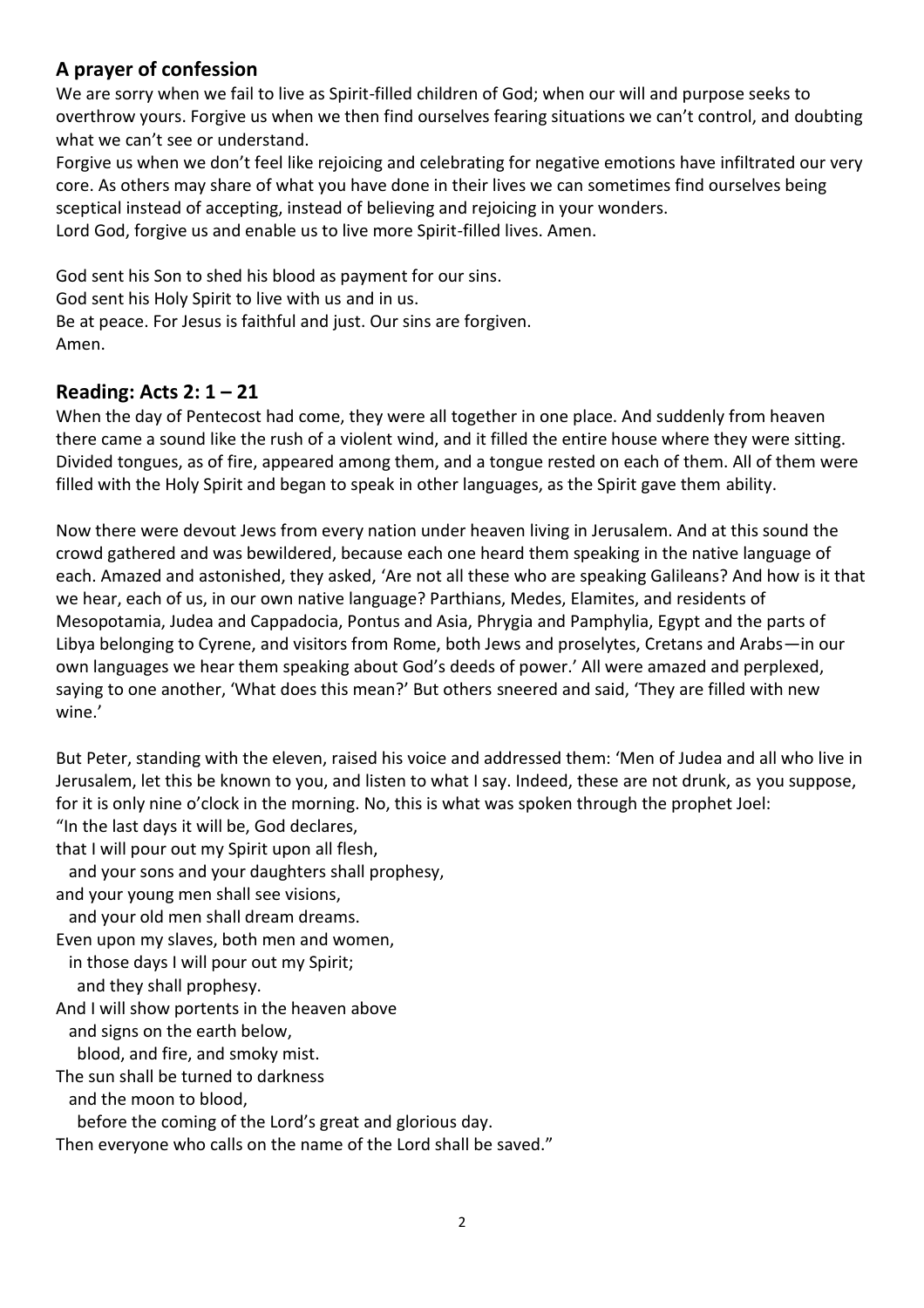### **StF 391 – O breath of life**

- 1) O breath of life, come sweeping through us, Revive your church with life and power; O Breath of life, come, cleanse, renew us, And fit your church to meet this hour.
- 3) O Breath of love, come, breathe within us, Renewing thought and will and heart; Come, love of Christ, afresh to win us, Revive your church in every part.
- 2) O Wind of God, come, bend us, break us, Till humbly we confess our need; Then in your tenderness remake us, Revive, restore; for this we plead.

*Elizabeth Ann Head CCL No. 515642*

#### **Reading: Romans 8: 14 - 17**

For all who are led by the Spirit of God are children of God. For you did not receive a spirit of slavery to fall back into fear, but you have received a spirit of adoption. When we cry, 'Abba! Father!' it is that very Spirit bearing witness with our spirit that we are children of God, and if children, then heirs, heirs of God and joint heirs with Christ—if, in fact, we suffer with him so that we may also be glorified with him.

#### **Sermon**

How many this weekend will be drunk? That's how many thought the disciples were on the first Christian Pentecost Festival, drunk with new wine!

I refer to it as the first Christian Pentecost Festival as Pentecost was, and is, a festival in the Jewish Calendar, The Jewish feast of Pentecost (Shavuot) was primarily a thanksgiving for the first-fruits of the wheat harvest

This first weekend in June 2022 is truly a weekend of Celebration. Have you got anything in your life that you want to celebrate? How will you do it?

The Platinum Jubilee of Queen Elizabeth II will have dominated this weekend's celebrations. There will have been many events happening around the country, and indeed around the world. The TV commentary teams will have been describing what is happening so that those watching from a distance can be more fully involved.

As part of the celebration the nation is being encouraged to sing Neil Diamond's soft rock classic Sweet Caroline. The song was chosen by listeners of Zoe Ball's Radio 2 Breakfast Show as an "uplifting, happy" melody everyone can sing at street parties on 5 June. Today is June 5th, will we join in the singing? Should we add it to our "hymn choice" for this Sunday? (For those who may like to sing it the words are included at the end of the service)

Radio 2's campaign to get the nation singing enlisted the help of the "Together Coalition" - which organised last year's "Thank You Day" for people who helped the nation through the pandemic. This year's Thank You Day is taking place today, on the 5th June, the last day of the Jubilee celebrations, to pay tribute to the Queen after 70 years of service, as well as saying thank you for "the millions of tiny individual acts of kindness that make our communities the special places they are".

As we gather in worship we give thanks to God for many things; and perhaps today we particularly give thanks for the people of faith who have helped us on our journey of faith.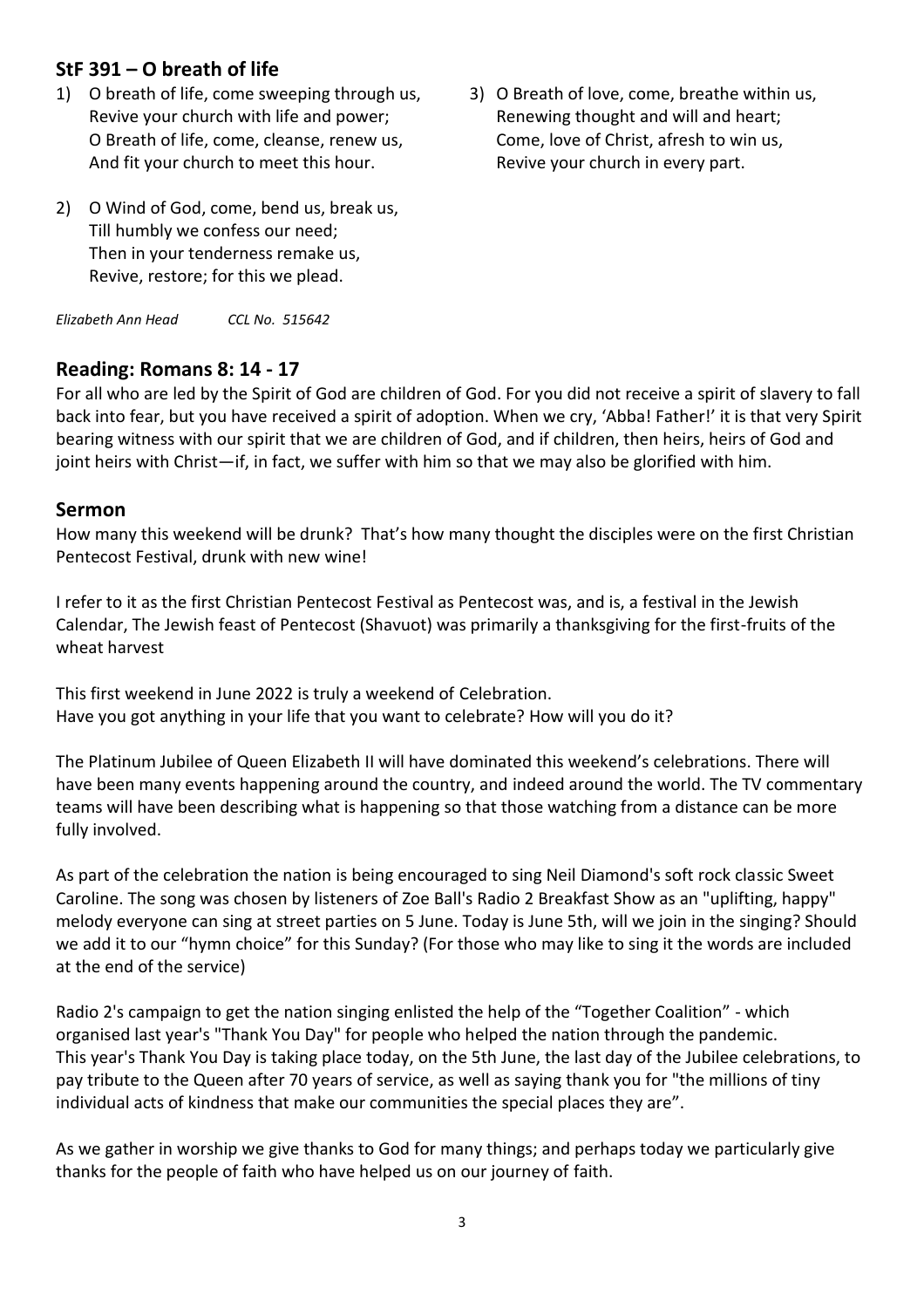The wedding of Josephine and David was yesterday on the 4th June in Bakewell. It was a day of celebration as 60 people gathered to mark the love they have for each other and this step of commitment to each other.

This Sunday, 5th June, is also of course Pentecost, a day for celebration.

Pentecost is for the Christian Church a celebration of the Birth of the Church but so often little is made of it beyond remembering the "strange" things that happened on that first Christian Pentecost and wondering what it was all about. Of course in years gone by it was Whit-weekend and a bank holiday weekend in its own right.

How many of you enjoy celebrating birthdays? – Your answer may well depend on previous celebrations and how old you are!

Many years ago I went to my nephews 18th birthday party. It was a lunch in Oxford and we lived in Lancashire – fortunately, Robert appreciated the fact that Anita and I spent the best part of 7 hours in a car that day, "just for lunch". This year we were invited to his daughters 1st birthday party in London. We decided against spending 5 – 6 hours in a car for her birthday. I'm pretty sure she would not have missed us.

But oh how birthday parties have changed!

Young children enjoy birthday parties, but they have changed so much since many of us were young children. For me it was jelly and blancmange in the front room with a few friends and pass-the-parcel - but now it's likely to be away from home with activities and entertainment and a large bill for the parents to pay.

After a number of years birthdays tend to be "forgotten"; we get to an age where we don't want to mark being any older though some birthdays come around and they are seen as "A big one" and must be celebrated.

But what about the birthday of the Church is it so old we no longer celebrate the occasion? Well no – for we are here in celebration today and in this act of worship we celebrate and mark the occasion. But what lessons can we learn from that day to help us be Church today?

I believe Pentecost is a day when united or ecumenical services are appropriate. It was a pattern I started in my previous Circuit with open air afternoon services. On the first Christian Pentecost we remember it was "When they were together in one place" that it all really kicked off with a mighty happening beyond understanding and described with imagery for it was beyond easy description.

*"Suddenly a sound like the blowing of a violent wind came from heaven and filled the whole house where they were sitting. They saw what seemed to be tongues of fire that separated and came to rest on each of them."*

That was the best way they could describe, through imagery. Yet "It was when they were together that things happened."

I do not believe that the ending of all difference in emphasis between the church denominations and congregation is the right way to go, that we become a group of "identical groups". What we do need is to be working together, affirming each other and seeking to further the things of God's Kingdom not our earthly empires.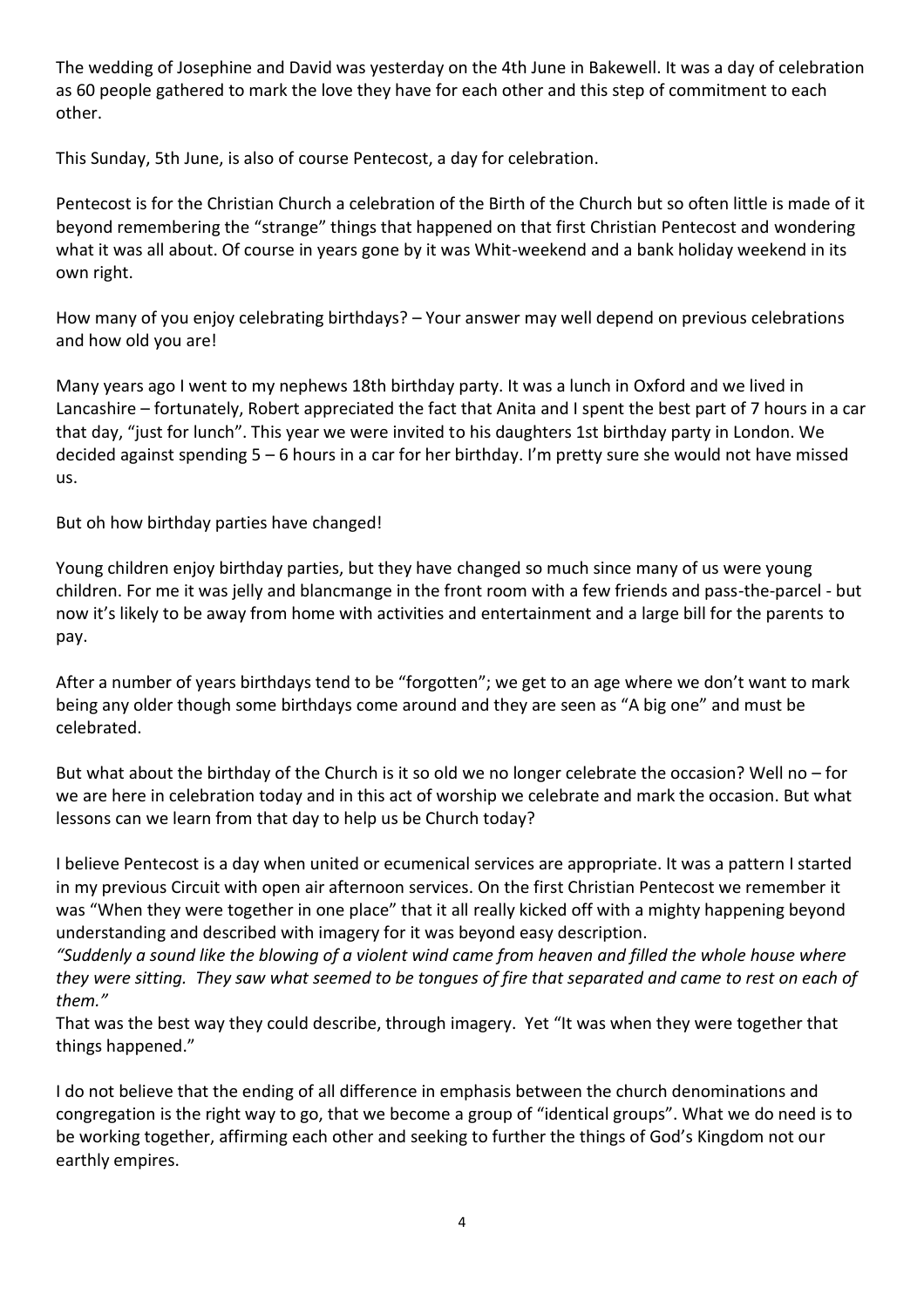The Cry went up on that day, described in Acts 2, *"we hear them declaring the wonders of God in our own tongues!"*

What does that mean for us today? I believe it means we should be finding ways to spread the truth of the Gospel in ways that people of all ages, cultures and sub-cultures can understand. Not one congregation or denomination can do this. Collectively we stand a chance. It is "unity in our diversity" to use a phrase that has become something of a Church Cliché that is needed. The majority of our communities are far more mobile than ever before and are prepared to travel for that which matters to them.

With "the Gate Church" project we have a model of a "new places for new people" providing a place of worship and faith growth for families who have children with additional needs. Hosted at Brierley Hill but supported by the Circuit and indeed beyond with District support.

As a Circuit we are seeking to refocus our work, worship and mission. In whatever shape the circuit goes forward we may find each congregation looking to focus on an aspect of mission and ministry focused by the needs of the community and the gifts and talents God has equipped us with. How we can use God's gifts given to his church for Kingdom and not empire purposes?

As we mark this birthday of the Church may it spur us on to rethink church and what we are doing to help others hear what God has done for us in Jesus.

As Birthday parties have changed over the years so may we change how we celebrate the love and grace of God to be relevant and exciting!

### **Words of encouragement and commission**

Jesus you are the one who commissioned your first disciples to go and make disciples of all nations. You are the one who promised the gift of your Holy Spirit to your disciples. You are the one who keeps your promises. You are the one who gave the Spirit that the disciples could fulfil their commission. You worked through those disciples that in due time we ourselves heard the news of your act of salvation.

Lord Jesus pour out your Holy Spirit once more upon your followers here today that we may respond to that same commission and spread the truth of the Gospel in ways that all can understand.

So let us go and make disciples of all nations, baptizing them in the name of the Father, the Son and the Holy Spirit and teaching them to observe the teaching of Jesus.

### **StF 399 – When deep despair casts out all light**

- 1) When deep despair casts out all light And hope is wearing thin; Come Spirit, dance with gentle grace, Shine through the dullness we embrace And make the colours sing; And make the colours sing.
- 2) When greed dictates that children die And poverty holds sway; Come Spirit, burn as living flame, Prompt us to act to end this shame; Cast apathy away; Cast apathy away.

*Michaela Youngson CCL No. 515642*

- 3) When colour, lifestyle, creed or name Cause groundless hate and fear; Come Spirit, weave a web of peace, That prejudice and violence cease; Reveal God's purpose here; Reveal God's purpose here.
- 4) When guilt and fear tear us apart And faith's a bitter thing; Come Spirit, dance with gentle grace, Shine through the dullness we embrace And make God's colours sing; And make God's colours sing.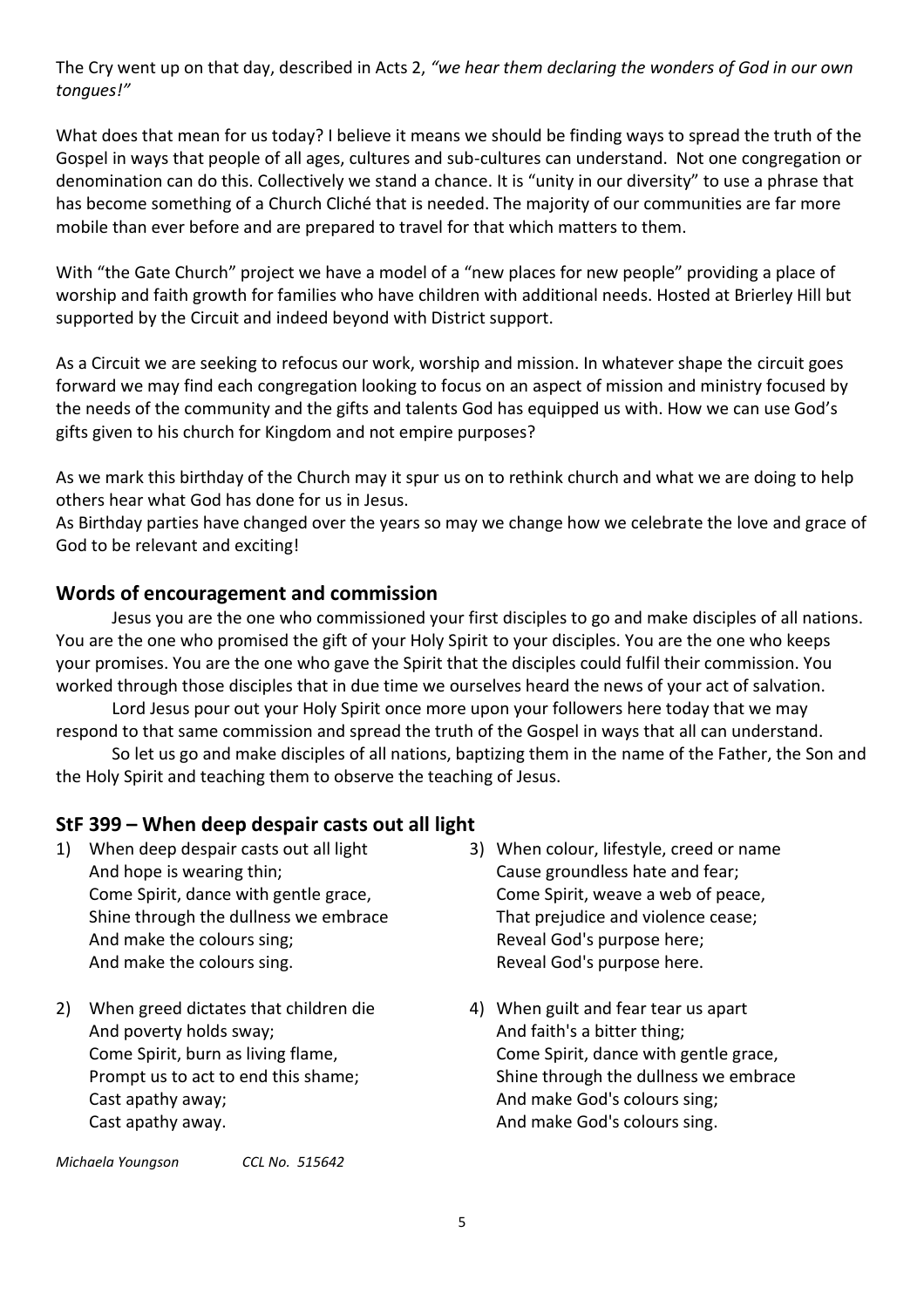# **A prayer of praise and thanksgiving for the Queen's Platinum Jubilee**

God of all nations, on this day of Pentecost we praise you for the power of your Holy Spirit, equipping each of us for our life's work.

We celebrate especially the wonderful work of our Queen,

who has put loyalty before her royalty through all the ages of her reign.

And who, day by day, has served you her God, and Christ her King, with humility, resilience and grace. Thank you for all she is and all she has done to your glory. Amen.

### **Prayers of thanksgiving and Intercession**

*Response after each phrase: Holy Spirit, affirm them today.* We pray, Holy Spirit, for all who lack confidence. *Holy Spirit, affirm them today*

We pray for governments and those with authority over the lives of others; give to them wisdom and compassionate hearts. *Holy Spirit, affirm them today.*

For parents struggling to meet the needs of their families as costs increase and time seems to be ever in short supply

*Holy Spirit, affirm them today.*

We pray for children struggling with their work at school as important exams are on the horizon. *Holy Spirit, affirm them today.*

For teachers struggling to meet the demands of the day and find fulfilment in their work due to external pressures.

#### *Holy Spirit, affirm them today.*

We pray for carers trying to support and comfort those who are vulnerable in such a variety of places. *Holy Spirit, affirm them today.*

We pray for the frail, facing diminishing strength and loss of identity and for all people struggling to be who they truly are called to be *Holy Spirit affirm them – and us – today.*

**Amen.**

### **The Lord's Prayer**

Our Father,who art in heaven, hallowed be thy name; thy kingdom come; thy will be done; on earth as it is in heaven. Give us this day our daily bread. And forgive us our trespasses, as we forgive those who trespass against us. And lead us not into temptation; but deliver us from evil. For thine is the kingdom, the power, and the glory for ever and ever. **Amen.**

Our Father in heaven, hallowed be your name, your kingdom come, your will be done, on earth as in heaven. Give us today our daily bread. Forgive us our sins as we forgive those who sin against us. Save us from the time of trial and deliver us from evil. For the kingdom, the power, and the glory are yours now and for ever. **Amen.**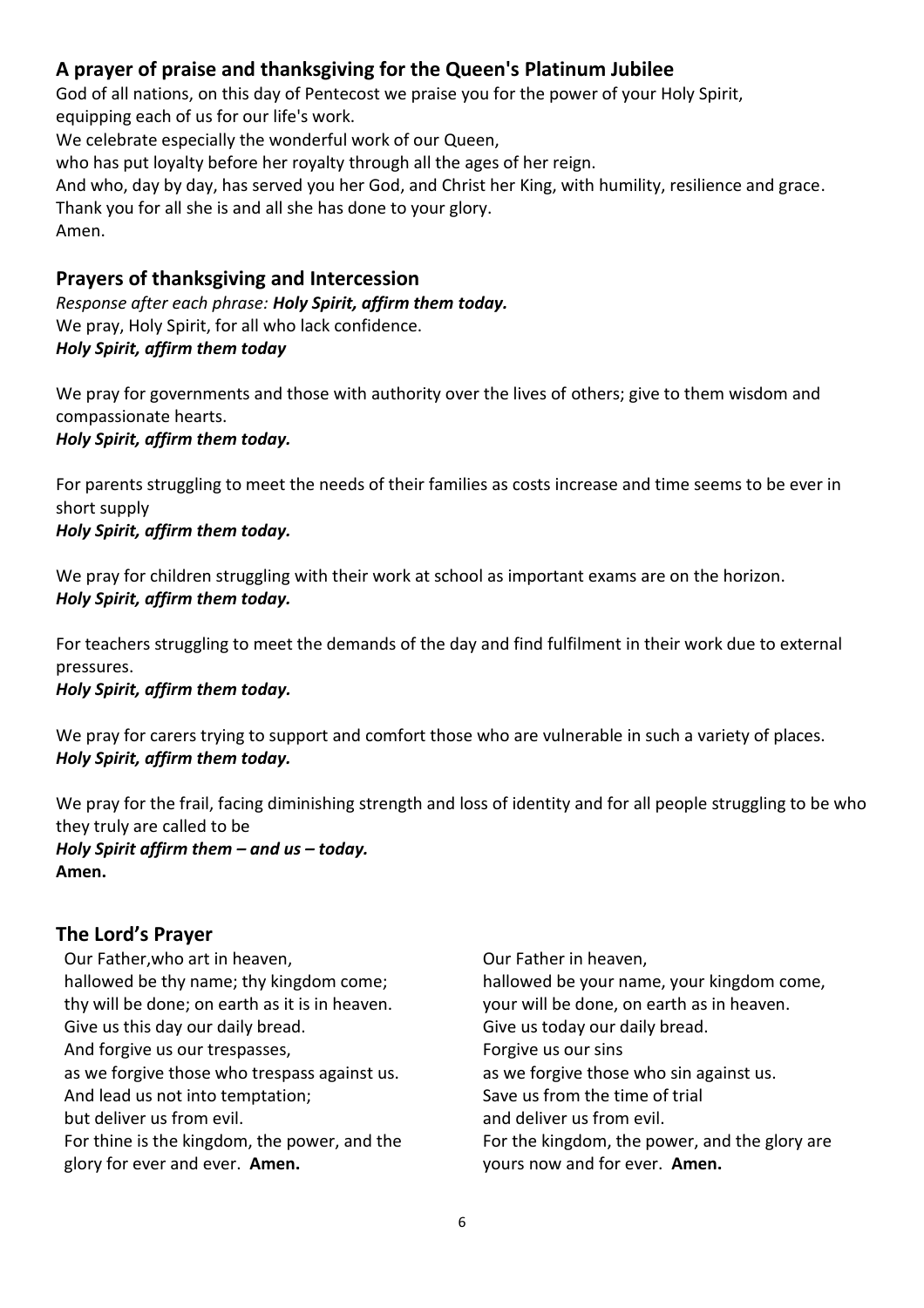### **StF 370 – Breathe on me, Breath of God**

- 1) Breathe on me, Breath of God; Fill me with life anew, That I may love what thou dost love, And do what thou wouldst do.
- 2) Breathe on me, Breath of God, Until my heart is pure, Until with thee I will one will, To do and to endure.

*Edwin Hatch CCL No. 515642*

### **Dismissal and Blessing**

Go from here knowing you have met with God,

3) Breathe on me, Breath of God, Till I am wholly thine, Until this earthly part of me Glows with thy fire divine.

4) Breathe on me, Breath of God; So shall I never die, But live with thee the perfect life Of thine eternity.

been forgiven through Christ and empowered by the Holy Spirit to be channels of love and grace. And may the Blessing of our Triune God, Father, Son and Holy Spirit be with you and be experienced through you in the days that come. Amen

### **The Gate**

The Gate is a worshipping community, that has children with additional needs specifically in mind - but is intentionally for all!!! It is an inclusive church that does things a little bit differently to traditional worship. It is tailored to those who may learn differently from us and those who find traditional worship doesn't quite feed them in a satisfactory way.

It is about creating and enabling disciples of Jesus in an environment that is comfortable for them. It offers deep discussion in family groups rather than separating, singing with Makaton or BSL as a given, Interactive learning through craft and messy play, through eating together and through prayer and reflection but essentially helps those who attend The Gate to access God and Jesus's teachings in a way that is most suitable for them to connect. It is lead by its people for its people – sharing leadership and worship between those who are able, whilst encouraging others to build on their gifts and talents.